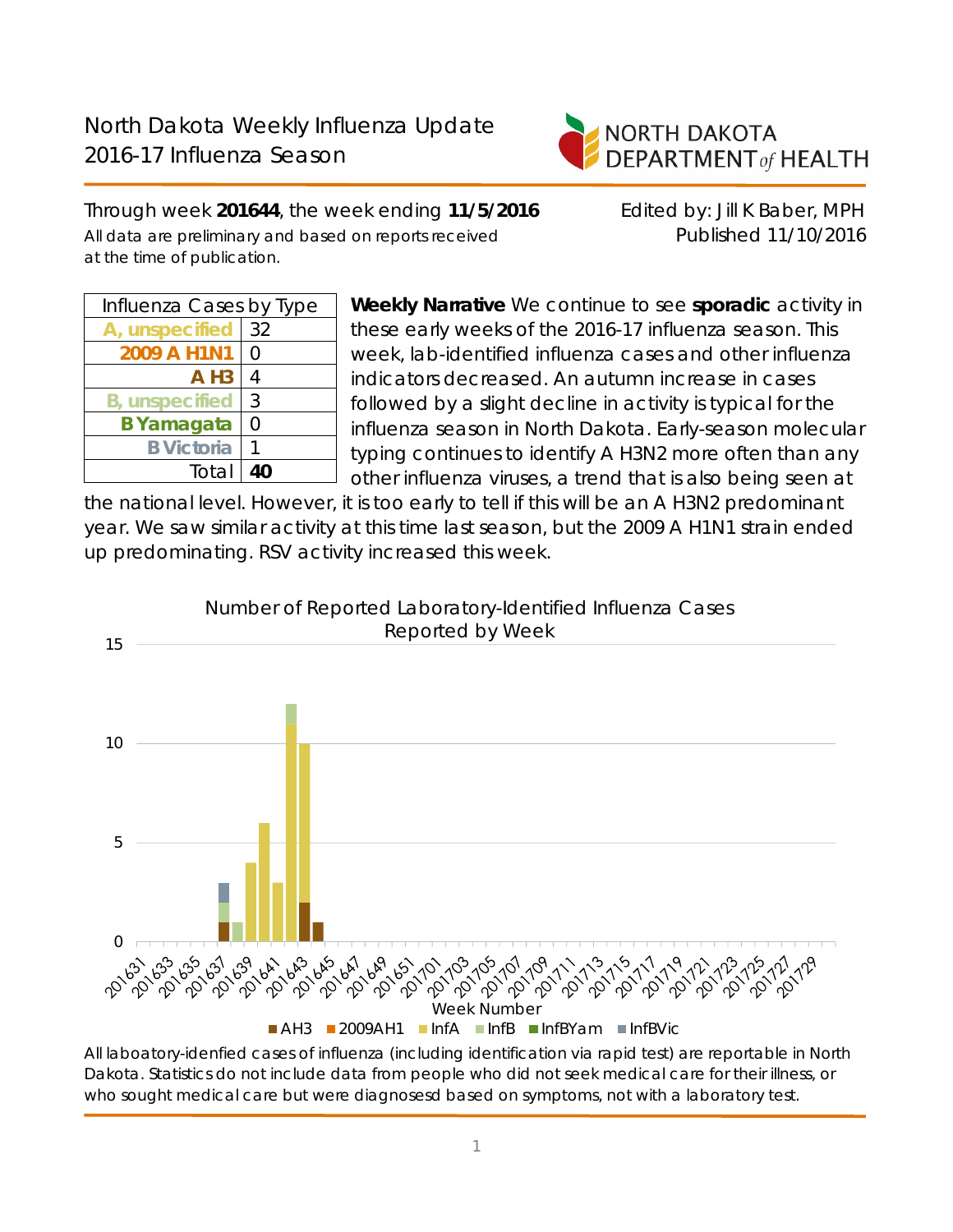# **Demographic Data**





#### Reported Influenza **Deaths** and **Hospitalizations\***



\*Data obtained from ad-hoc reports and state Vital Statistics. Hospitalizations and deaths are not required to be reported in North Dakota, although pediatric flu deaths are nationally reportable.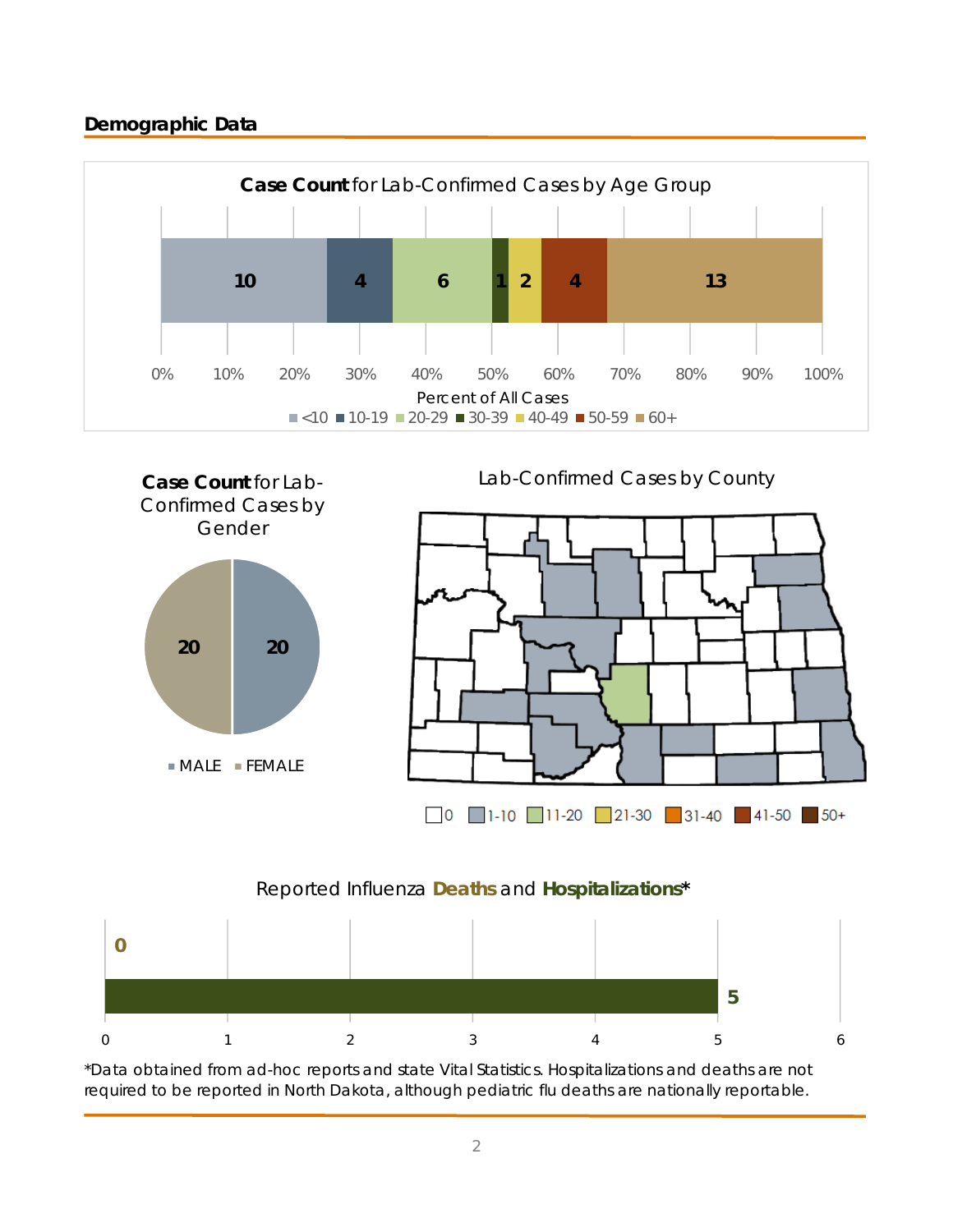### **Outbreaks and Multi-season Comparison**

**Outbreaks** There has been **1** reported outbreak of influenza-like illness in long term or basic care settings so far this season, attributed to influenza A.

Outbreaks in schools, assisted living facilities, workplaces, and in the general community are common during the influenza season.

| Season  | Total                  | Peak Week  | Predominant |  |
|---------|------------------------|------------|-------------|--|
|         | Cases<br>(week ending) |            | Strain      |  |
| 2012-13 | 12/29/2012<br>4,831    |            | A H3N2      |  |
| 2013-14 | 2,923                  | 1/4/2014   | 2009 A H1N1 |  |
| 2014-15 | 6,443                  | 12/27/2014 | A H3N2      |  |
| 2015-16 | 1,942                  | 3/12/2016  | 2009 A H1N1 |  |
| 2016-17 | 40                     | TRD        | TRD         |  |

**Multi-Season Comparison** It is too soon to tell what the timing of the 2016-17 influenza season will be. Circulation is currently limited.



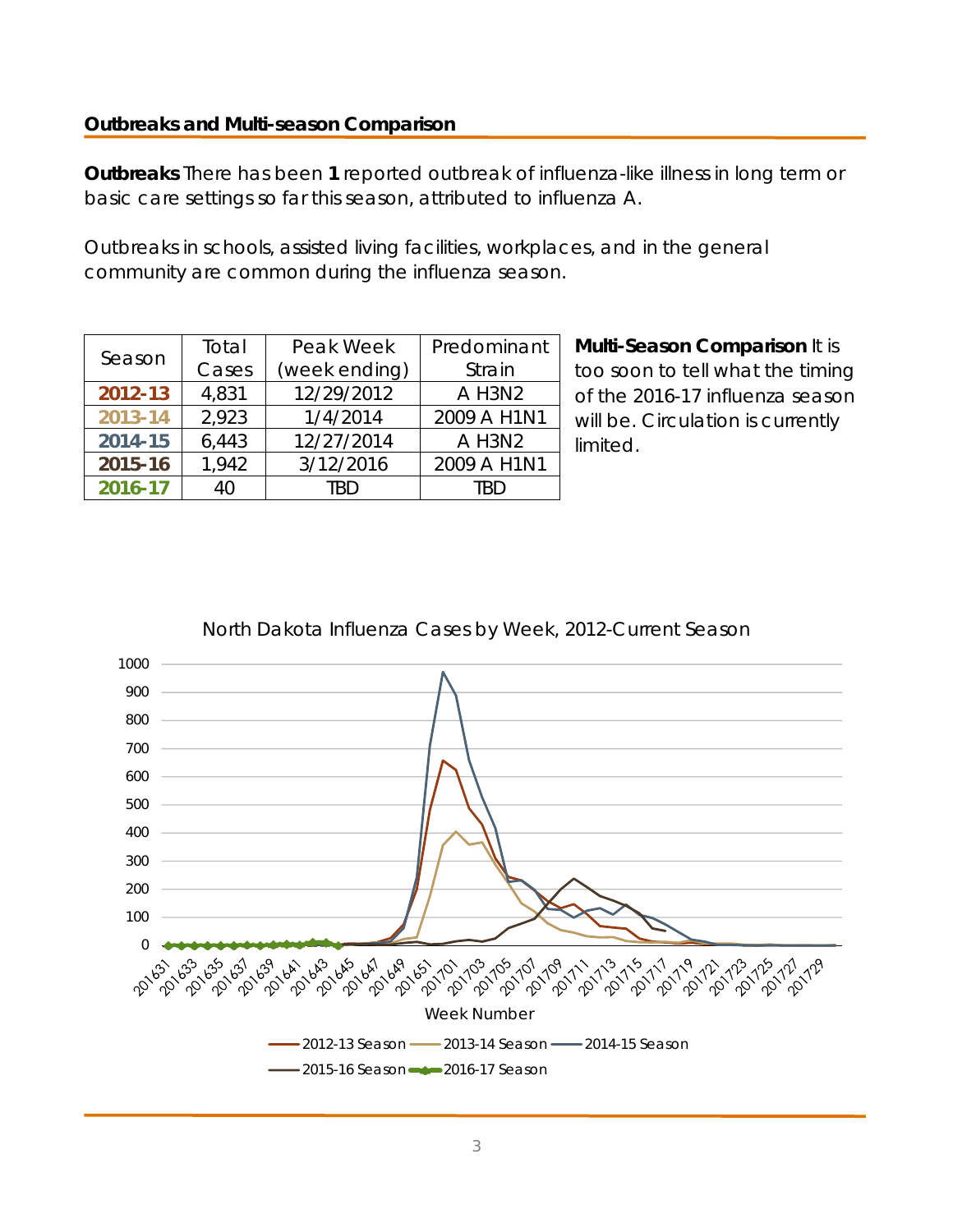### **Sentinel Surveillance: Outpatient Influenza-like Illness**

**Outpatient Surveillance** The North Dakota Department of Health (NDDoH) participates with other states and jurisdictions in the U.S. Outpatient Influenza-like Illness Surveillance Network (ILINET). Participating outpatient clinics send data on the number of patients in each of five age groups experiencing ILI, and the number of patients seen for any reason each week. ILI is defined as:

### Fever of 100°F or greater with A cough AND/OR sore throat

Data for all providers is pooled, and a state-wide statistic for percent of visits for ILI is produced. In North Dakota, a percent ILI of **1.4%** or greater is considered season-level activity.

**Current Activity** This week ILI is **0.37%**, below the seasonal baseline.

| Week   | 2016-17            | $\#$ ILI 0-4 | # ILI 5-24 | # II 1 25-49 | # II 50-64 | # ILI 65+ |
|--------|--------------------|--------------|------------|--------------|------------|-----------|
| Number | <b>Percent ILI</b> | age group    | age group  | age group    | age group  | age group |
| 201641 | 0.82%              |              |            |              |            |           |
| 201642 | 0.59%              |              |            |              |            |           |
| 201643 | 0.86%              |              |            |              |            |           |
| 201644 | 0.37%              |              |            |              |            |           |

Percent of Outpatient Visits Due to Influenza-like Illness by Week, Current and Previous Season

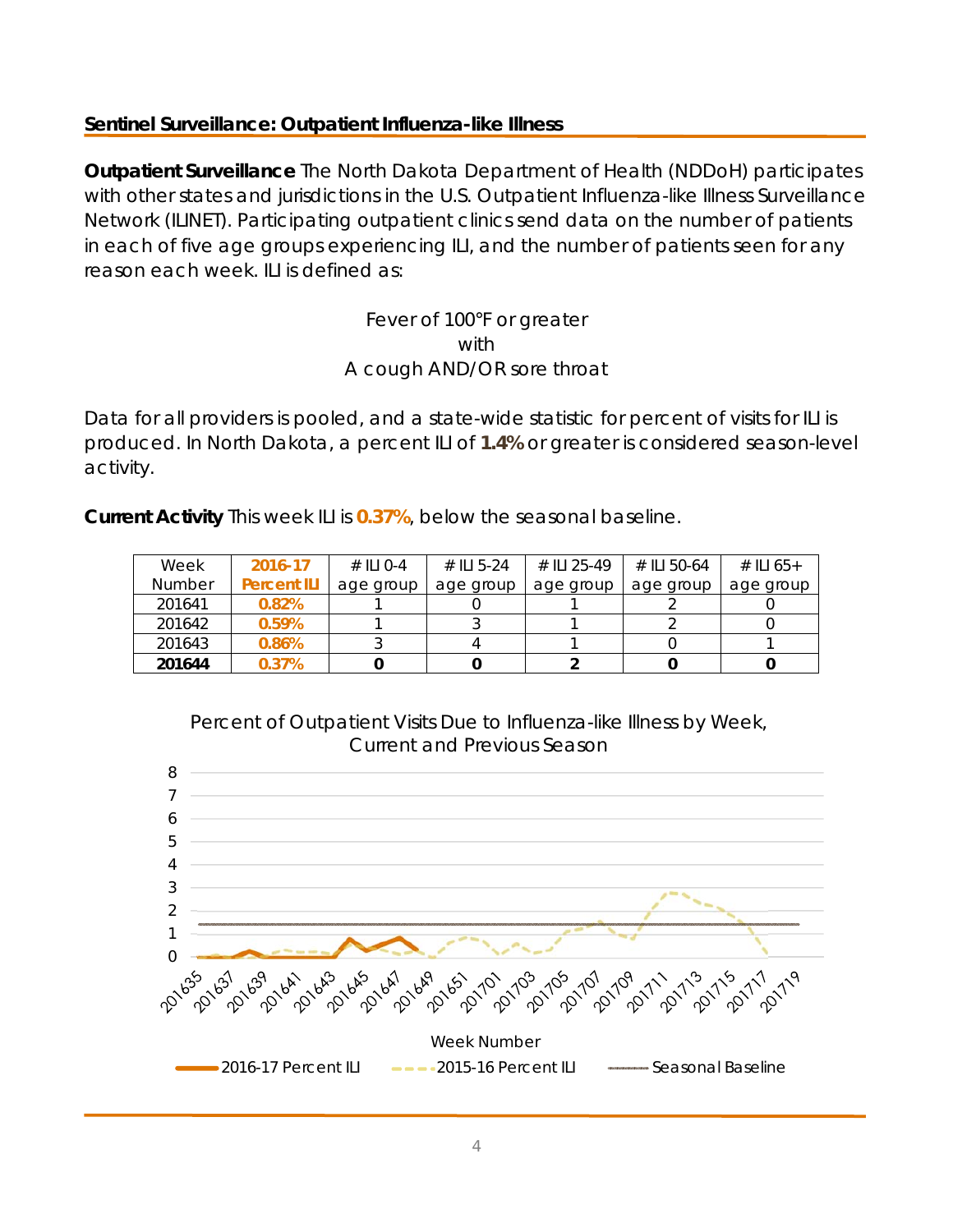## **Sentinel Surveillance: Laboratory Data**

**Laboratory Surveillance: Influenza** The NDDoH receives influenza testing data from participating sentinel laboratories across North Dakota. The total number of influenza tests (all testing methodologies) and the total number of those tests that are positive are reported each week. Data for all labs is pooled, and a state-wide percent positivity statistic is produced. Percent positivity for influenza tests of 10% is greater is considered a general indicator for season-level influenza activity. **This week percent positivity for influenza is 0.55%**.



**Laboratory Surveillance: Respiratory Syncytial Virus (RSV)** The NDDoH receives similar testing data for RSV. RSV is a common respiratory virus best known for affecting children, however a person in any age group can become ill and people can get RSV multiple times. RSV also occurs seasonally, over a time period similar to influenza. **This week percent positivity for RSV is 7.14%**.

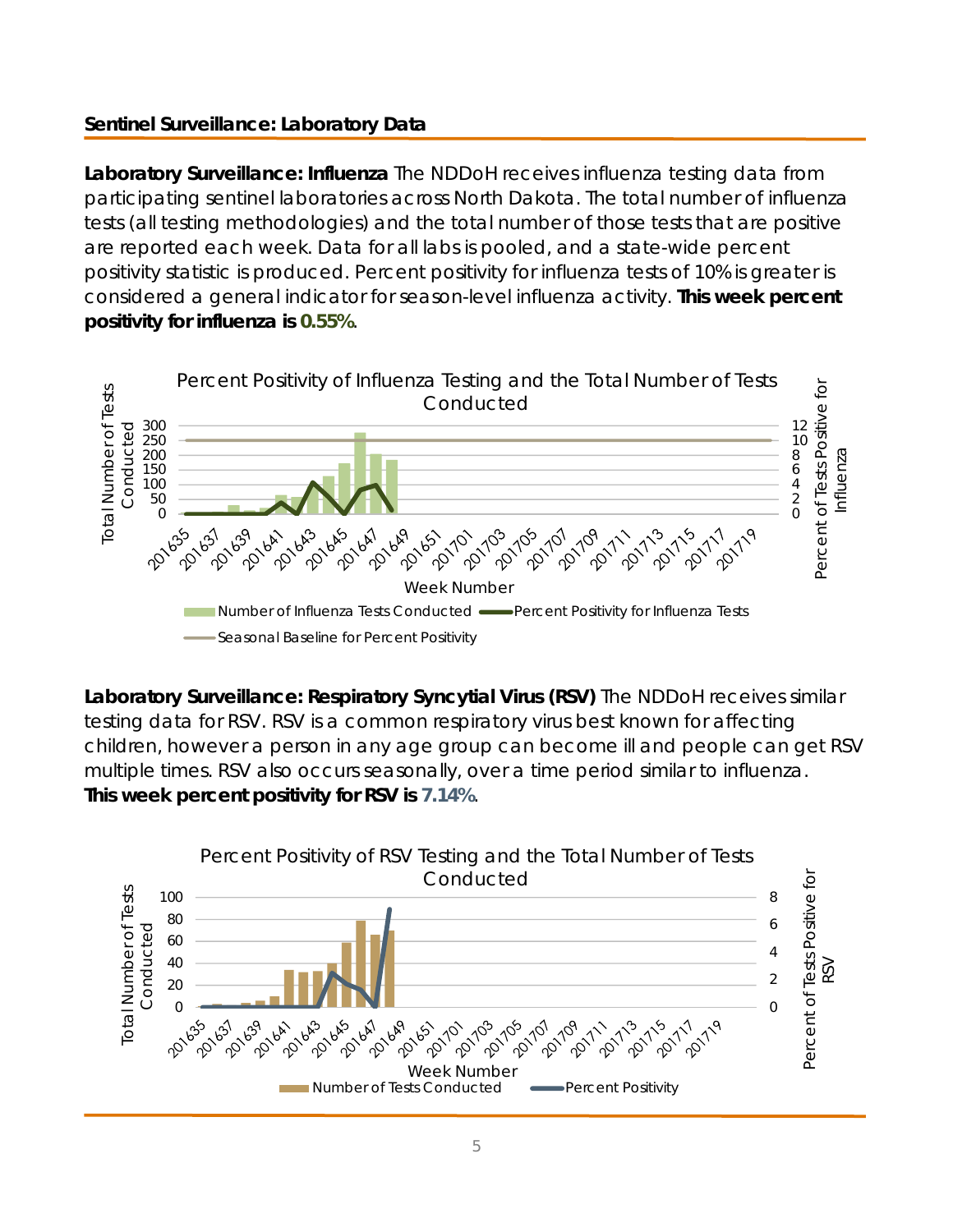### **Other Surveillance Methods**

**Other Surveillance Methods: Syndromic Surveillance** The NDDoH receives data from emergency departments, hospitals, and clinics across the state participating in the NDDoH's Syndromic Surveillance program. Syndromic surveillance is the receipt of near-real time reason-for-visit data for all visits at participating locations. Visits are automatically sorted into "syndromes" (gastrointestinal, neurologic, rash, ILI, etc.). Because it is based off of data such as chief complaints or diagnosis codes, the ILI syndrome has a lower specificity than the traditional outpatient ILI definition. Nonetheless, syndromic data is well correlated with our other influenza indicators.

**Current Activity** This week **0.27%** of visits for in our syndromic surveillance were for ILI. Visits related to influenza vaccination have been removed from the data for this season, so we are no longer seeing a false ILI signals in our syndromic data. ILI remains low, and decreased slightly this week.

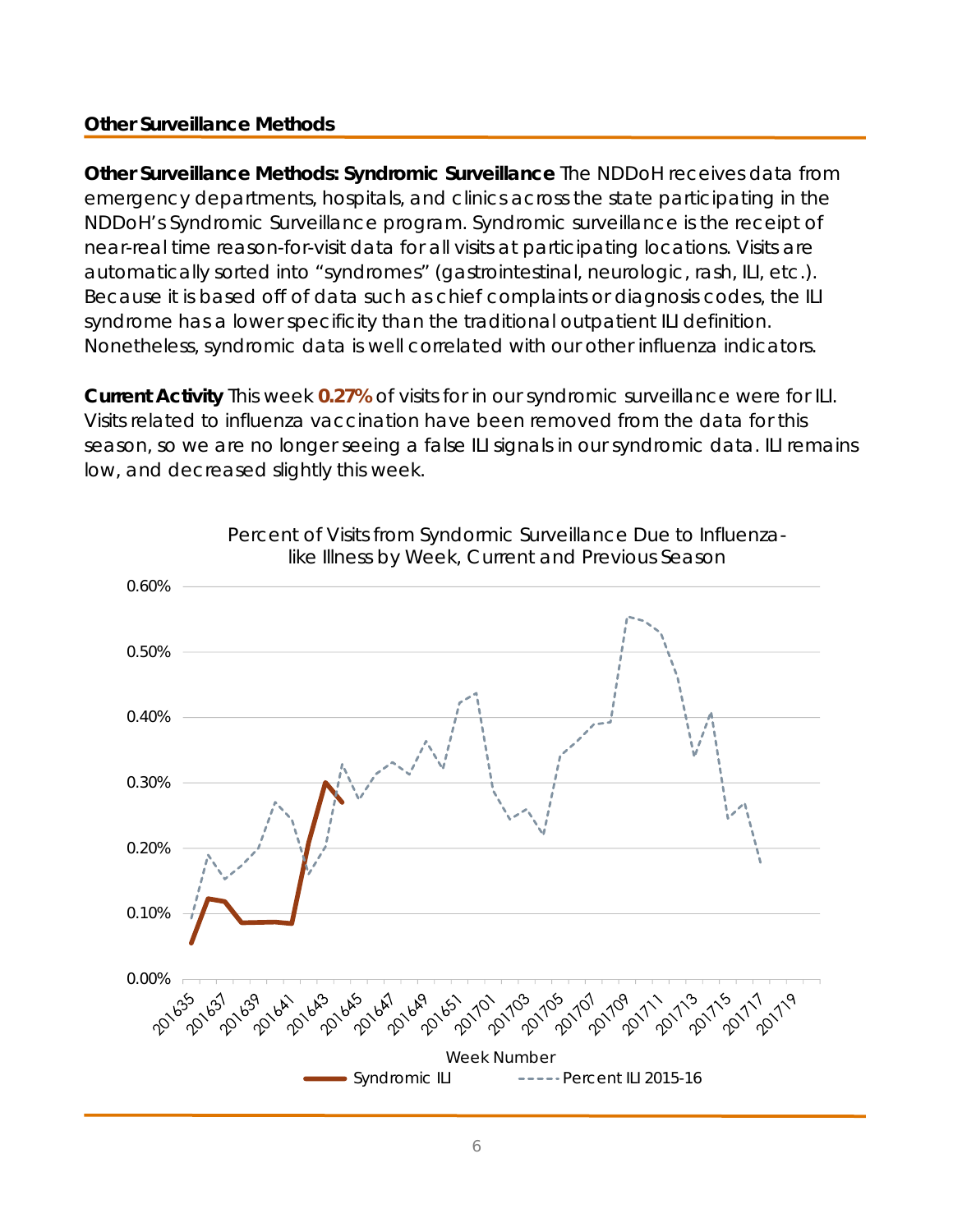# **Other Surveillance Methods**

**Other Surveillance Methods: Respiratory Viral Pathogen Testing** The NDDoH's Division of Laboratory Services tests for a variety of viral respiratory diseases. Advanced molecular testing is completed using influenza PCR, as well as a respiratory viral panel (RVP). Influenza PCR is available at no cost to North Dakota providers, and the RVP is available for a fee. Many of the samples tested on the RVP come from sentinel sites participating in the Acute Respiratory Infection Epidemiology & Surveillance (ARIES) program, which is like an extended version of ILINet that investigates acute respiratory illness (ARI), and involves fairly extensive sample collection.



Respiratory testing and detections have declined over the last few weeks.

If you are provider or lab with questions regarding fee-for-service RVP testing or free influenza testing please call the Division of Laboratory Services at 701.328.6272.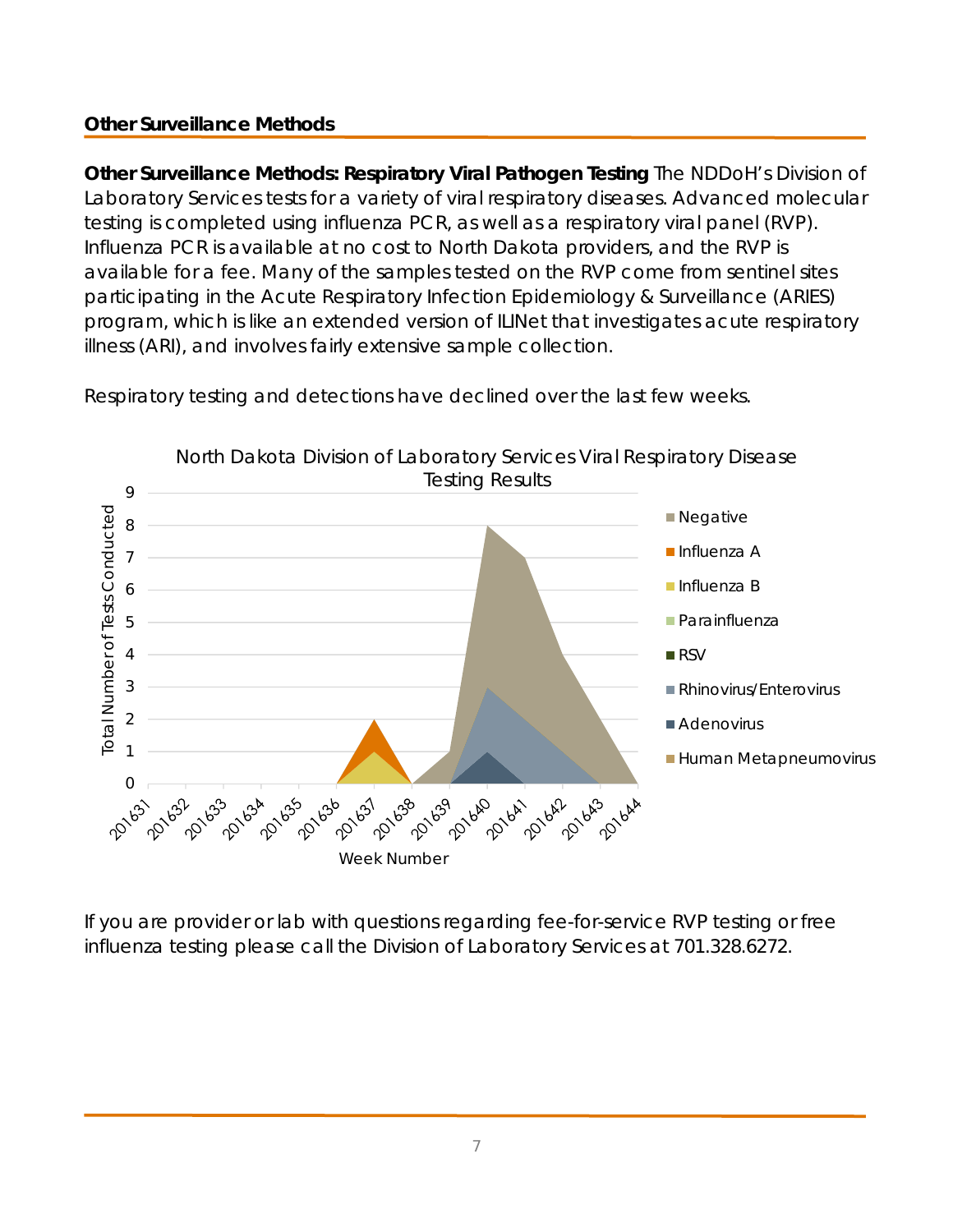# **Influenza Vaccination Statistics**

**Vaccine Doses Administered** The North Dakota Immunization Information System (NDIIS) provides information on vaccines given in North Dakota. Vaccines given to children are required to be entered into the NDIIS, while vaccines given to adults are often entered into the NDIIS, but are not required to be entered. Many providers in North Dakota have established an electronic connection with the NDIIS, allowing all vaccinations for that provider to be sent to the NDIIS automatically. A total of **160,896** doses of 2016-17 influenza vaccine have been entered into the NDIIS so far this season. So far this season, a total of **200,730** doses of influenza vaccine have been shipped to North Dakota providers.



**Vaccination rates by Age Group** NDIIS data can also be used to estimate the percent of North Dakotans in each age group that have received an influenza vaccination so far this season. This week, the age group with the highest rates is **65+** with **35.5%**, and the age group with the lowest vaccination rate is **19-49 year olds**, with **11.0%**.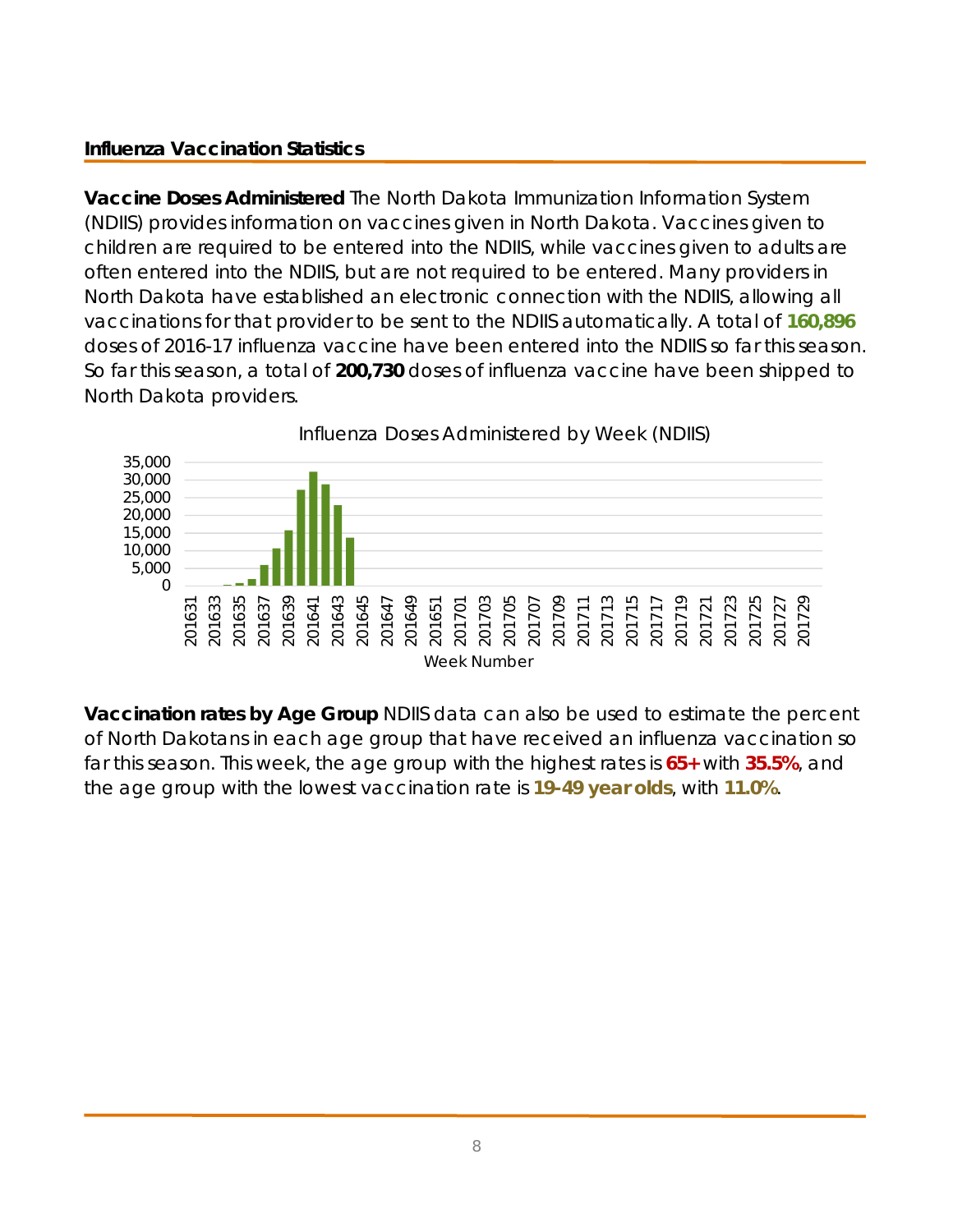

**National Influenza Surveillance** National influenza activity and surveillance information is available from the CDC FluView website at: www.cdc.gov/flu/weekly/, and is updated every Friday.

**Need a flu vaccine?** Visit www.vaccinefinder.org to find locations providing influenza vaccine near you.

**Are you interested in tracking flu/helping others track flu?** Join **Flu Near You**! Flu Near You is a website where users self-report symptoms on a weekly basis. Information on influenza-like illness is aggregated at the regional, state, and national level and presented on the Flu Near You website. The website also provides information on where people can get vaccinated for flu. Information at the symptom level is also available in aggregate form to state health departments. We will be adding North Dakota Flu Near You data to this report in the coming weeks. If you are interested in participating in Flu Near You, visit www.flunearyou.org.

**ILINet Recruitment** The NDDoH and CDC are looking for more outpatient providers to participate in the ILINet sentinel surveillance program. Data from this program is used at the state and national level for seasonal decision making. A large majority of current and past participants report participation takes less than 15 minutes each week. If your outpatient clinic is interested and willing to participate, please contact Jill Baber at jbaber@nd.gov or 701.328.3341. For more information see our brochure: http://www.ndflu.com/Reporting/ILINetBrochure.pdf.